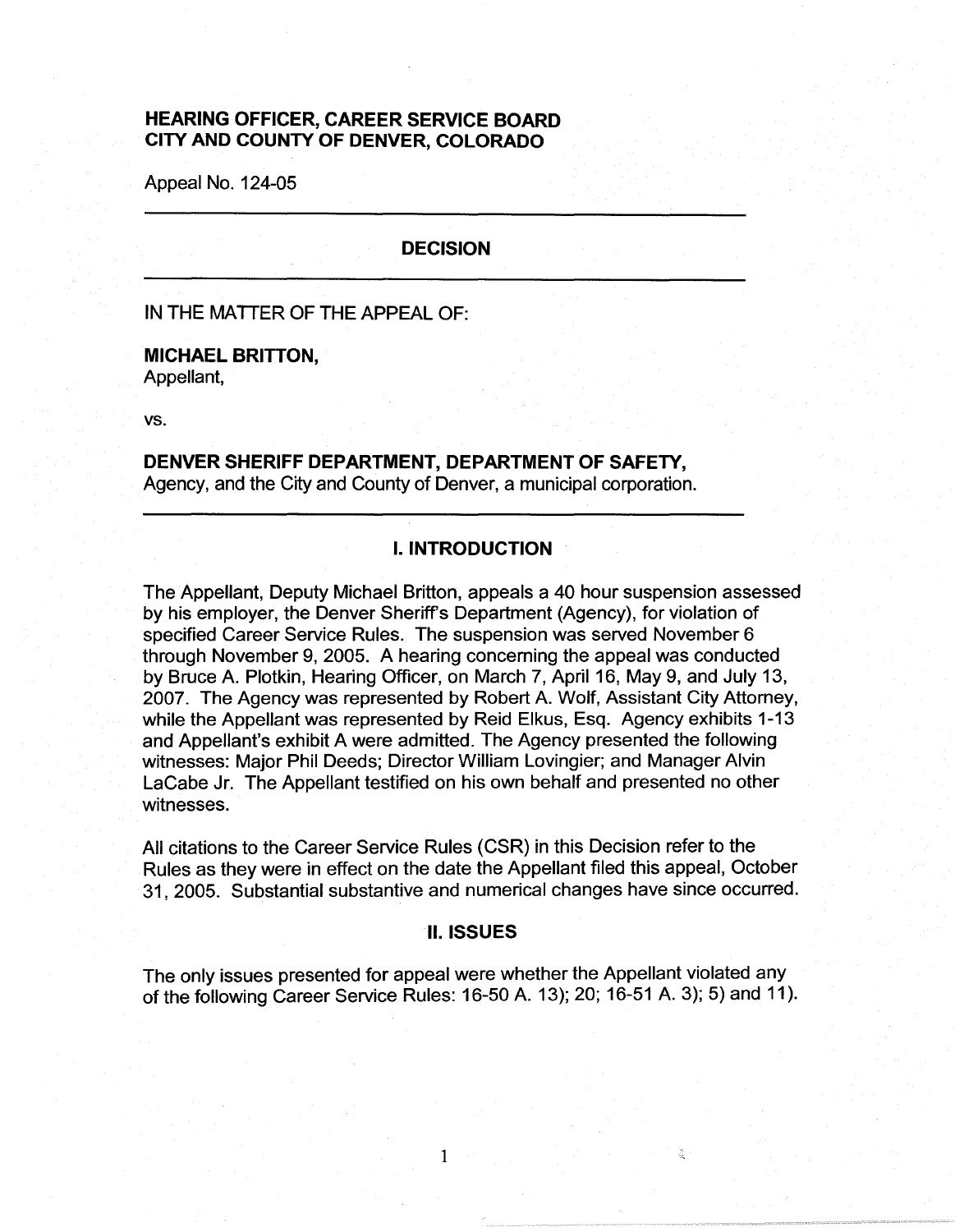## Ill. **FINDINGS**

Beginning in 2003, the Agency came under pressure from the Denver Office of Budget Management to reign in its sick-leave use. In response, the Agency implemented a new department order in May 2004 which restricted Agency employees' unplanned use of sick leave to 7 days per year without consequence. Under the new order, an eighth sick day, even if earned, would result in a verbal reprimand, a ninth day would result in a written reprimand, and a  $10<sup>th</sup>$  day of unplanned sick leave would require a pre-disciplinary meeting and might result in more severe disciplinary action up to and including dismissal.

The Appellant is a deputy sheriff at the Agency. Between October 2004 and September 2005, he took sick leave on the following days:

10/10/04 10/19/04 10/31/04 11/07/04 11/30/04 12/19/04 12/20/04 12/26/04 12/27/04 01/02/05 02/27/05 06/05/05 08/31/05 09/12/05 09/25/05

The listed absences through 12/27/04 resulted in a verbal warning which the Appellant did not appeal. The next absence, 1 /2/05 resulted in a written warning which the Appellant did not appeal. The remaining five listed absences formed the basis of the Agency's decision to suspend the Appellant in the present case.

On October 13, 2005, the Agency conducted a pre-disciplinary meeting attended by the Appellant and his attorneys Reid Elkus and Don Sisson. The Appellant stated that beginning November 2004, he took sick days to attend his wife's obstetric appointments or to attend court appearances related to his divorce or child custody.

The Appellant and his wife had begun acrimonious divorce and custody proceedings beginning October 2004. [Exhibit 13, p.3]. During the last week of October or first week of November 2004 the Appellant's wife,

2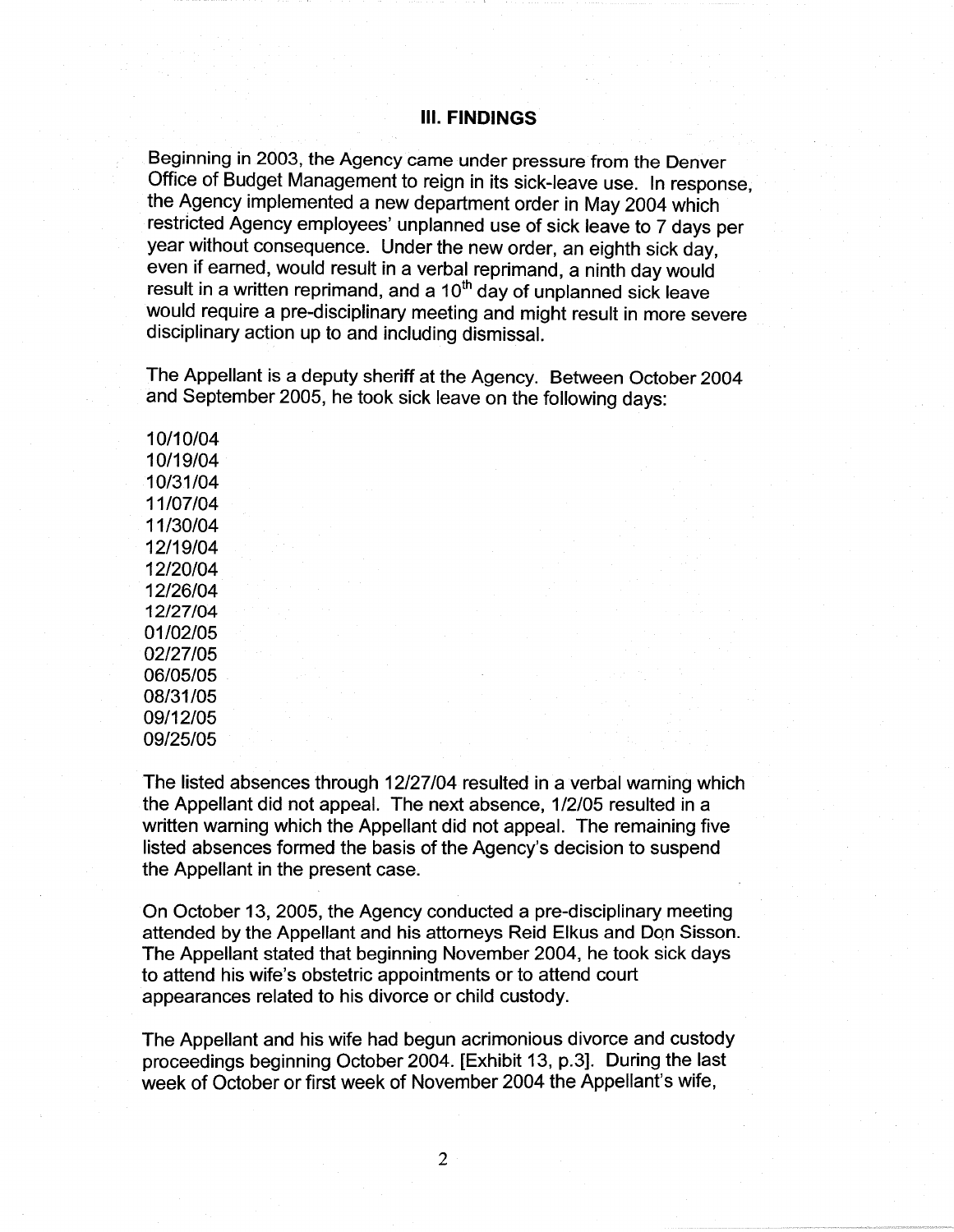one month pregnant with twins, developed complications relating to her pregnancy. One of the twins she was carrying died in utero. She gave birth to the remaining twin on June 3, 2005.

When the Appellant's spouse and doctor forbade the Appellant from attending her obstetric appointments, the Appellant went anyway. She then obtained a restraining order to prohibit his attendance at her appointments. The Appellant continued to appear at her appointments, even though he was forbidden from entering the exam area. The Appellant also took some of the sick days cited above to attend court appearances related to his divorce or custody proceedings.

On October 26, 2005, the Agency notified the Appellant that he would be suspended for 40 hours, from November 6 through November  $9<sup>1</sup>$ . The Appellant filed his appeal on October 31, 2005.

### **IV. ANALYSIS**

## **A. CSR 16-50 A. 13) Unauthorized absence from work ...**

Manager LaCabe, who was decision maker in assessing discipline, affirmed in the following exchange, that there was no basis upon which to discipline the Appellant under this rule. Question: "Do you have any evidence before you, when rendering the decision to discipline Deputy Britton, that he in fact violated that very specific policy?" Answer: "No sir." [LaCabe cross-exam]. Accordingly, I deem this claim withdrawn.

# **B. CSR 16-50 A. 20) Conduct not specifically identified herein may also be cause for dismissal.**

LaCabe stated "I did not find anything in this case that would be a violation of that [rule] to the extent that I sustained that [violation under this rule]." He explained that between the time of lodging the original charge and the hearing date, In re Espinoza,\_CSA 30-05 (1/11/06) issued, causing him to change his assessment of this rule. [LaCabe cross exam]. He concluded "I would not find at this time, given the interpretation of how this rule is to be used, that there is a violation of 16- 50 A. 20)." Accordingly, I deem this claim is withdrawn.

# **C. CSR 16-51 A. 3) Abuse of sick leave ... identified in Rule 11 Leave.**

This rule specifies the permissible uses of sick leave, and is subject to the Family and Medical Leave Act of 1993. The issue to decide is whether the Agency proved the Appellant's stated reasons to take sick

<sup>&</sup>lt;sup>1</sup> Deputy Sheriff's work four 10-hour shifts per week.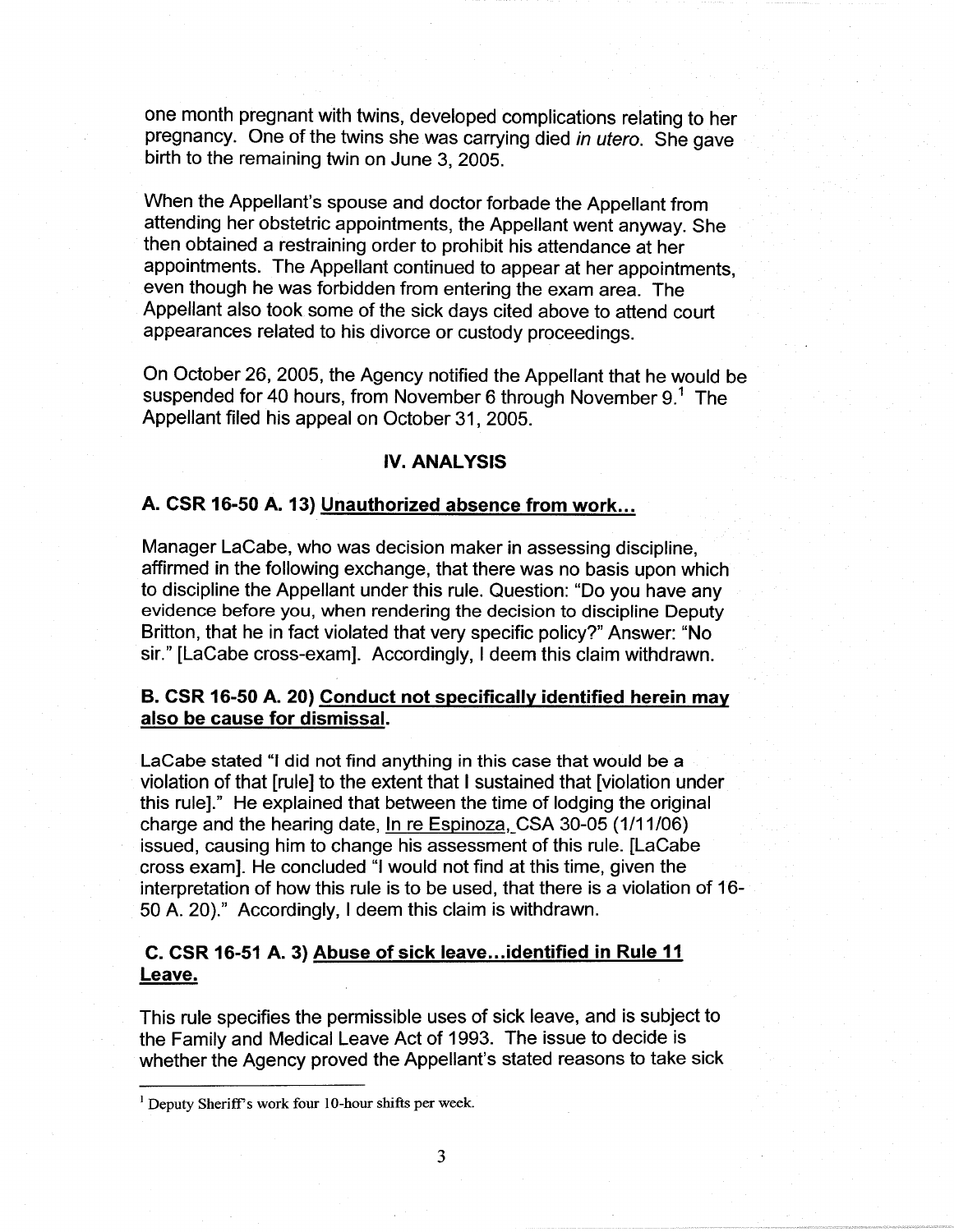leave failed to comply with the "necessary care and attendance" clause of the rule as claimed by the Appellant.

LaCabe stated he assessed discipline under this rule because the Appellant's attendance at his wife's obstetric appointments and his attendance at court hearings concerning custody of his children were not complying conditions under the "necessary care and attendance" requirement of CSR 16-51 A. 3). The Appellant posits that attendance at his wife's obstetric appointments was a proper use of sick leave. At hearing, he denied ever using sick leave to attend court appearances.

1. Necessary care and attendance. The most important facts here are: none of the dates in question were for the Appellant's personal illness; the Appellant's child was born on June 3, 2005; and the Appellant did not claim he needed to look after or care for his wife or for his newborn after June 3. Based on these facts, after June 3 the Appellant had no cause under the "necessary care and attendance" clause of CSR 11-32 to use sick leave for June 5, August 31, September 12, or September 25. The Appellant admitted as much.

Question: To the extent that your wife gave birth on June third of '05, the absences for August and September obviously weren't related to anything regarding your wife's health, correct?

Appellant: That's correct.

#### [Exhibit 13].

In addition, the Appellant stated his motivation to attend his wife's appointments as "I still have to attend these appointments that I'm going to because I'm not going to go into court with someone claiming abandonment," [Exhibit 13, p.5, lines 17-20], and "[t]he only thing I was concerned about was to protect my job, to maintain some type of stature so she doesn't get sole custody of them." Id at p. 8, lines 19-21]. These statements, and those above, prove by a preponderance of the evidence, that the Appellant's attendance at his wife's obstetric appointments did not meet the sick leave requirements under the "necessary care and attendance" clause.

2. Court Appearances. A plain reading of CSR 11-32 does not support using sick leave to attend court appearances. At hearing, the Appellant denied he used any of the sick days in question to attend court appearances. However, during his pre-disciplinary meeting, both the Appellant and his attorney, Reid Elkus, referred extensively to the Appellant's use of sick days to attend court appearances.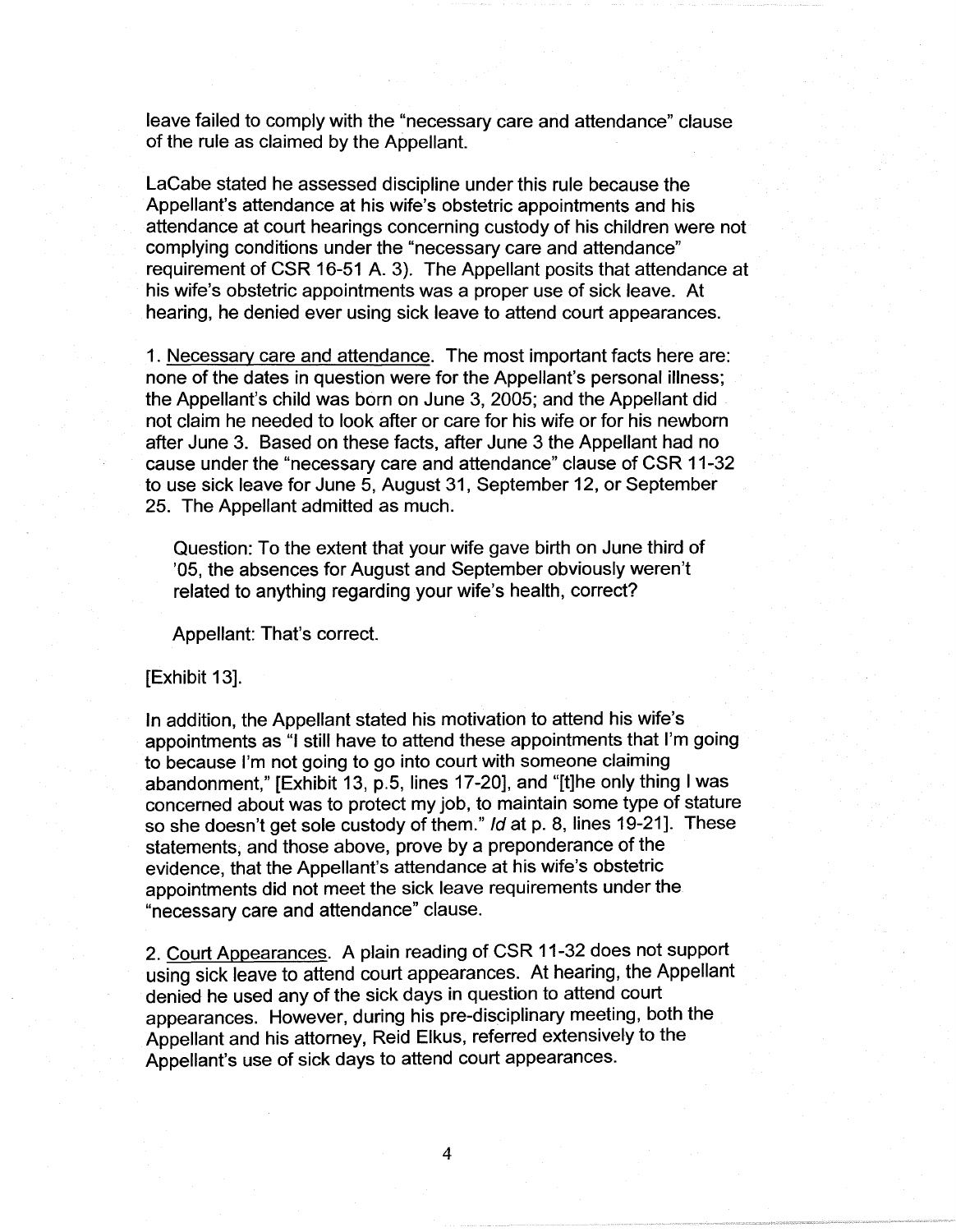Elkus: I don't know if you meant this, Chief, but with respect to all these dates here, I don't think my client is saying that every one of these dates is involving a court appearance. Some of these are involving medical issues involving his wife's pregnancy issues and some of them are involving the court appearances.

Chief Foos: Could you provide documentation to support those court appearances, medical health ... What I'm saying is, can you mitigate the days that we have here with court appearances and medical issues?

Appellant: Yeah. I can talk to my attorney, but I mean, as far as the medical issues, I can't get you anything.

Elkus: I think the only thing we may be able to get for you, it sounds like it's just the issue of all the court dates ... we'll try to supplement with this panel, as soon as possible, with respect to the court dates that he was available. And we will try to the best of our ability to try to get you some medical dates.

The Appellant's apparent acknowledgement of using sick leave here and his later denial of it at hearing cannot both be true. I find the Appellant's offer to seek proof of his court appearances and failure to do so, more compelling than his later blanket denial.

At hearing Elkus attempted to separate his own statements from those of his client, but the exercise is inconsequential. Both he and the Appellant had offered to provide proof of which sick days were for court appearances, and the Appellant's failure to repudiate his attorney's statements ratified them. Because the Appellant used some of the above-specified days to attend court appearances, and such use of sick leave is improper under CSR 11-32, the Agency proved the Appellant's use of sick leave to attend court appearances failed to comply with the "necessary care and attendance" clause of CSR 16-51 A) 3.

### **D. CSR 16-51 A. 5) Failure to observe departmental regulations.**

The Agency claimed the Appellant violated the following department regulations.

**100.1** Deputy Sheriff [sic] and employees will not be absent from duty without authorized leave. Any such absence will constitute cause for dismissal or other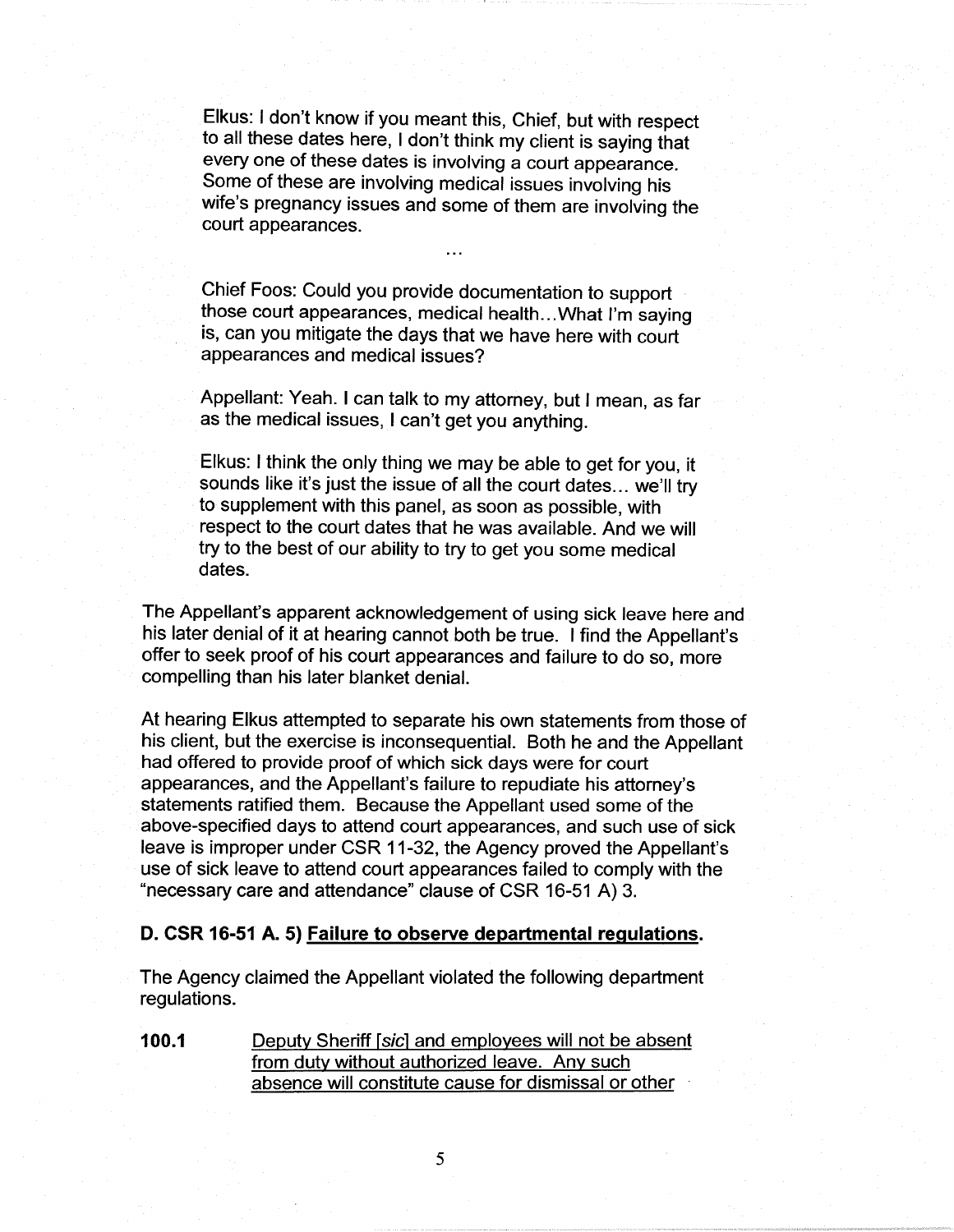disciplinary action as provided by Career Service Authority Rules.

The same elements that proved the Appellant violated CSR 11-32, above, apply here to prove the Appellant violated Sheriff's Department Order #100.1.

**100.3** Deputy Sheriffs and employees, after individual and specific notification, shall abide by any special orders and procedures required of them related to calling in sick, providing doctor's excuses, reporting their movements while on sick leave or periodic checks by authorized personnel.

There was no evidence the Agency gave any special order to or required the Appellant to follow any special procedure. The Agency failed to prove this claim.

**200.12** Deputy Sheriff (sic] and employees will not disobey, neglect or refuse to obey, any lawful order of a supervisor.

This department order contains similar proof to CSR 16-50 A. 7), Refusing to comply with the instructions of an authorized supervisor ...

As with the Career Service Rule, it is insufficient for the Agency merely to claim all Agency rules are orders or instructions from an authorized supervisor, since the proof for violating this rule would then become simply the proof the employee violated any other department rule. The Agency presented no evidence of any direct order to the Appellant that he failed or neglected to obey. Therefore the Agency failed to prove this violation.

**2053.1.** Employee Use of Sick Leave. This order is subject to the standards set forth in CSR 11-32, *see* In re Espinoza, CSA 30-05 (1/11/06), which define the conditions under which sick leave may properly be taken. The first portion of CSR 11-32 defines the employee's own medical conditions for which leave is allowed. The second portion defines the conditions under which sick leave may be taken to tend to a family member. The third portion restates an employee's right, under federal law, to take qualifying family medical leave. Since the Appellant denied any of the dates at issue were for his own medical issues and he did not obtain family medical leave, the key to this violation is whether the Appellant's use of sick leave constitutes "necessary care and attendance during sickness, or for death, of a member of the employee's immediate family ... ". For reasons stated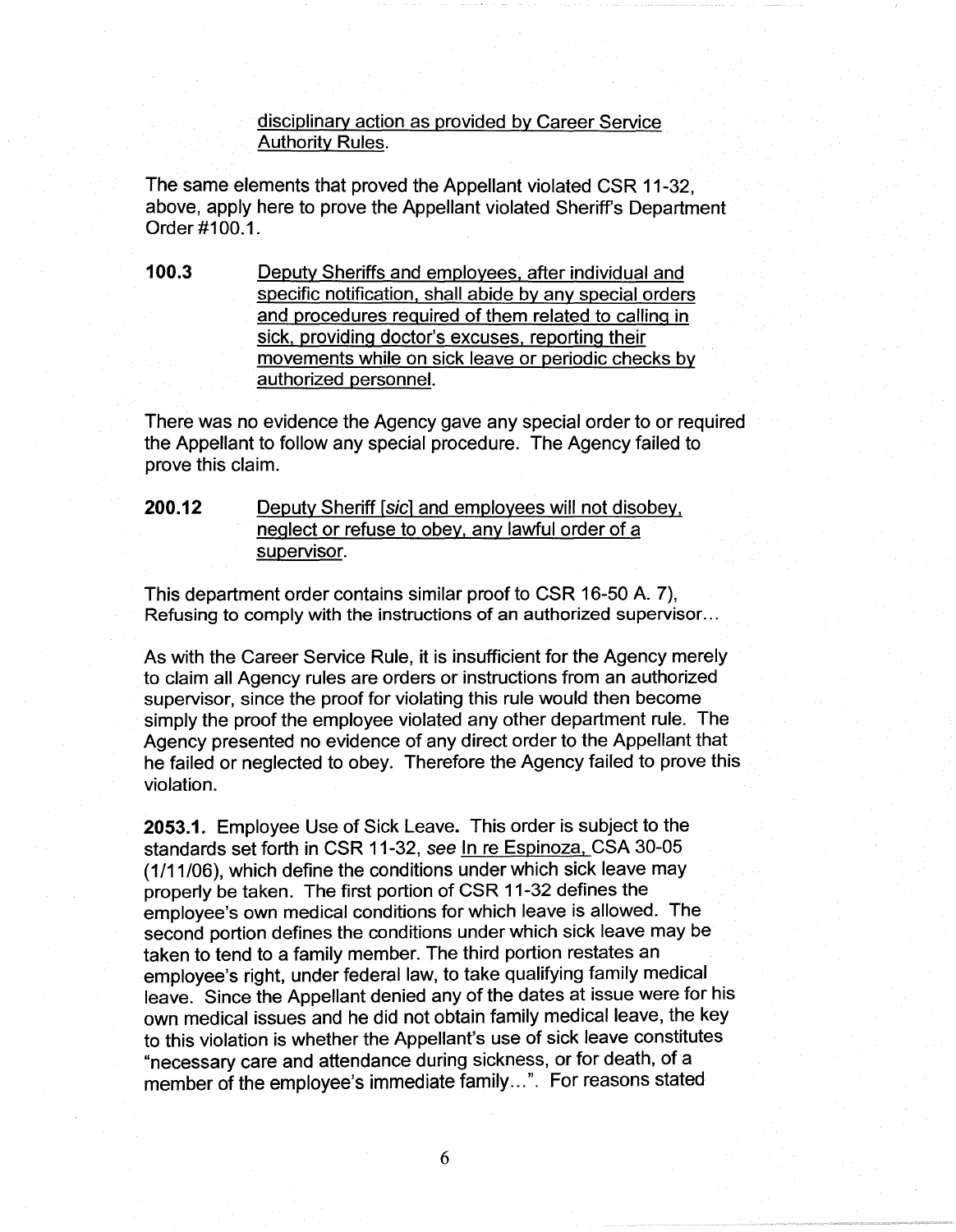above in the discussion under "CSR 11-32," I find the Appellant did not use sick leave within the meaning of the "necessary care and attendance" clause. Therefore the Agency proved the Appellant violated this rule by a preponderance of the evidence.

While the Appellant's absences after June 3 were sufficient to invoke a penalty under this rule<sup>2</sup> there are additional reasons for concluding the Appellant's use of sick leave violated this rule. During the predisciplinary meeting, when the Appellant's attorney plainly stated some of the Appellant's absences were attributed to court appearances, those statements called for a strong denial, but the Appellant - who otherwise never hesitated to speak out - ratified his attorney's statements, as indicated in the exchange cited above and additionally in the following exchange.

[Unidentified Agency representative] ... if we could get an affirmative statement as to which dates you're saying were specifically related to that which you COULDN'T get the documentation ... but then, more specifically, the court dates that occurred. [emphasis in original].

Elkus: ... we'll try to supplement with this panel, as soon as possible, with respect to the court dates that he was available.

[Exhibit 13].

The exchanges cited above and here make it clear that, despite his later denial, the Appellant sought to use sick leave to attend court appearances related to his divorce or custody issues. This use of sick leave fails to comply with the "necessary care and attendance" clause under CSR 11-32.

In addition, during the pre-disciplinary meeting, the Appellant stated "[o]n Tuesday I was going to have to call in sick again because now an emergency hearing was being held in Arapahoe District Court and luckily we had some additional staffing and Steve Shelton gave me a comp on that day." While the Appellant was referring to a date close to the October 13, 2005 pre-disciplinary meeting, rather than one of the dates in question, the notable point is the Appellant said he was going to have to take a sick day "again," to attend a court hearing, inferring he had previously taken sick day(s) to attend court. Therefore, it was not only the Appellant's attorney's statements that inculpate the Appellant, but the Appellant himself.

 $<sup>2</sup>$  If the Appellant had taken sick leave on June 3 to attend the birth of his child, that would have</sup> been a legitimate use of sick leave under CSR 11-32, as such leave is permitted under the FMLA.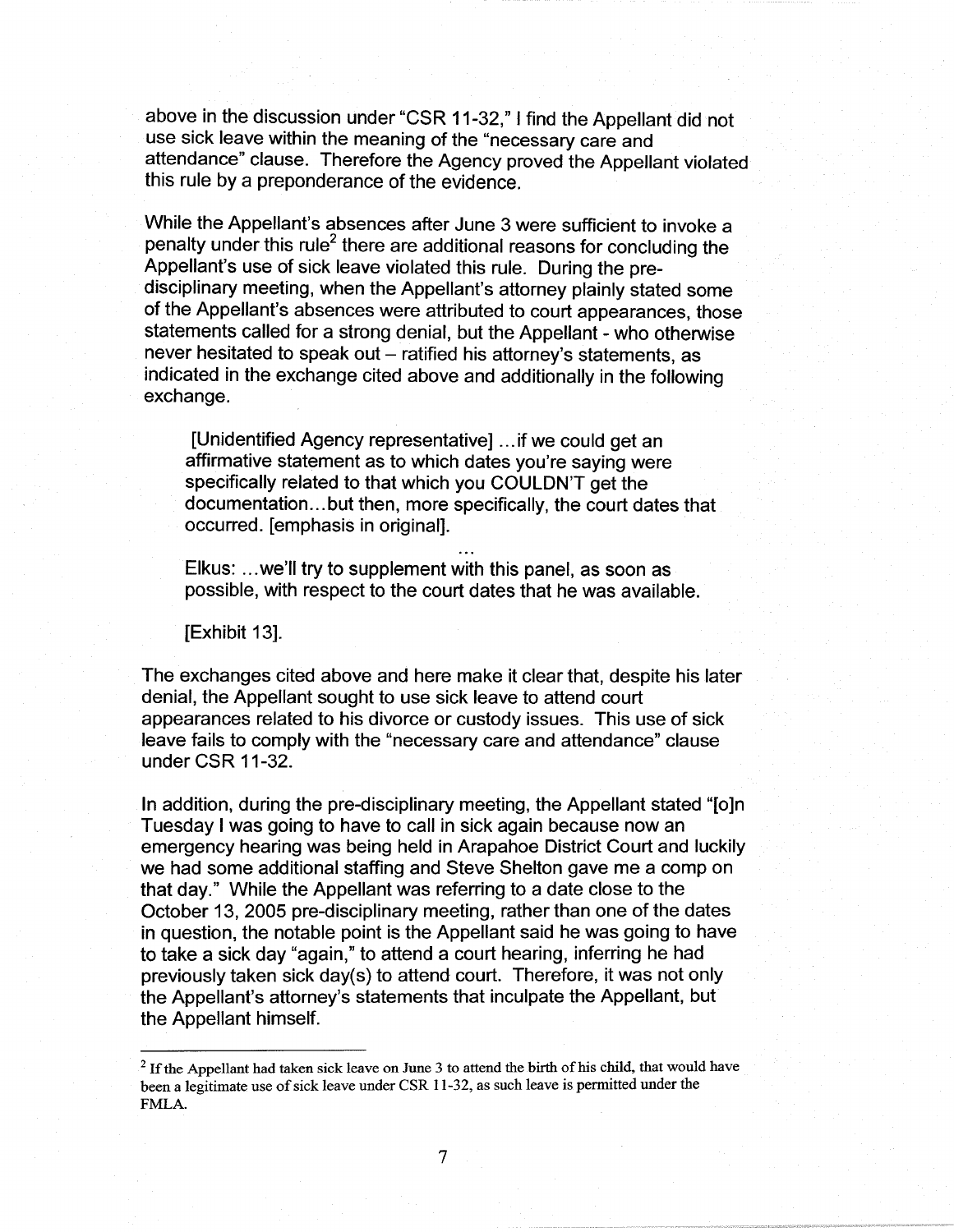Finally, the Appellant claims the Agency's count of sick days is incorrect. He counts nine absences between May 12, 2004, the first absence after implementation of 2053.1, and May 12, 2005. He concludes those nine absences do not fall under the mandatory disciplinary provision of Rule 2053.1. [Exhibit 13, p.13, lines 11-23]. The rule, however, explicitly states an employee shall be disciplined for 10 or more absences in "any" consecutive 12 month period, so the Appellant's selection of May 2004 to May 2005 is not a limitation imposed by the rule.

## **E. CSR 16-51 A. 11) Conduct not specifically identified herein may also be cause for progressive discipline.**

Where discipline was determined under specific disciplinary rules, it becomes moot to determine whether that conduct was not specifically identified elsewhere. In re Smith, CSA 17-05, 7 (7/07/05). The Agency alleged and proved the Appellant violated other, specific provisions under the Rules, therefore I do not consider this claim.

## **V. CONCLUSIONS**

The Agency proved the Appellant violated CSR 16-51 A. 3), and CSR 16-51 A. 5) via Sheriff's Department Orders 100.1 and 2053.1. The Agency failed to prove the Appellant violated Department Order 100.3 and 200.12. The Agency withdrew, de jure, its claims under CSR 16-50 A. 13, 20), and I did not consider its claim under CSR 16-51 A. 11) for reasons stated earlier. What remains is whether the Agency's assessment of a five-day suspension against the Appellant conformed to the purpose of discipline under CSR 16-10.

# **VI. PROPRIETY OF DISCIPLINE**

The purpose of discipline under the Career Service Rules is to correct inappropriate behavior. CSR 16-10. In determining the degree of discipline, appointing authorities must consider the severity of the offense, an employee's past record, and the penalty most likely to achieve compliance with the rules. CSR 16-20. In re Ortega, CSA 81- 06, 16 (4/11/07).

A. Severity of Offense. In 2003, the Denver Office of Budget and Mgt. required the Agency to control an evident abuse of sick-leave within the department. Abuse of sick leave costs to the Agency included: excessive overtime pay, loss of agency morale, and increasing the duties of the deputies covering for absent colleagues. In re Espinoza, CSA 30-05 (1/11/06). Thus the Agency's goal of reining in excessive sick leave use became vitally important for the Agency, resulting in